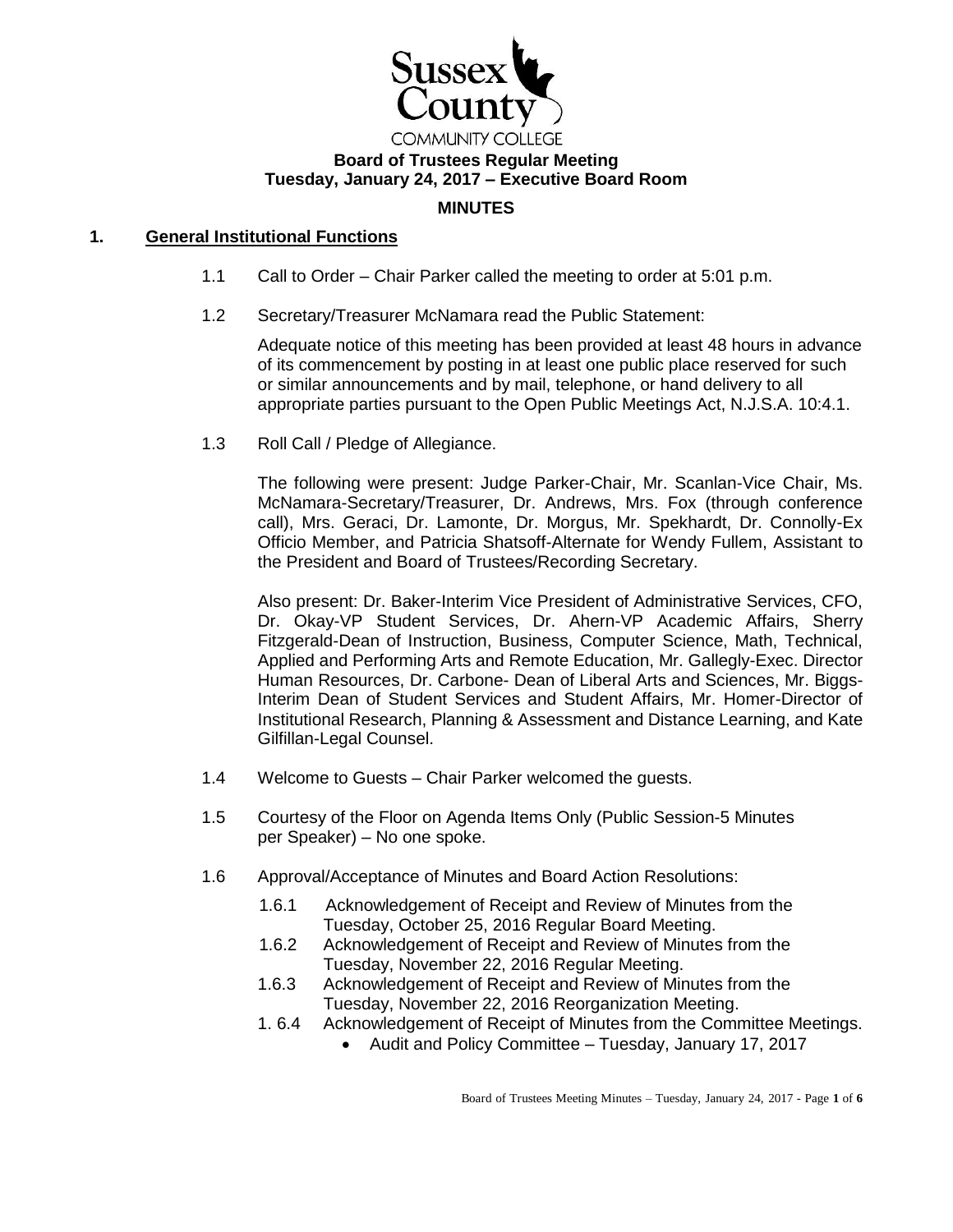- Personnel and Curriculum Committee Tuesday, January 17, 2017
- Finance and Facilities Committee Tuesday, January 17, 2017
- 2020 Committee Wednesday, January 4, 2017

Mr. Scanlan moved to acknowledge receipt of minutes and Board Action Resolutions from Board meetings and committee meetings as noted above. Dr. Lamonte seconded the motion. Dr. Lamonte abstained from voting on 1.6.1 and Mr. Scanlan abstained from voting on 1.6.2 and 1.6.3. Motion carried by majority.

1.7 Acknowledgment of Receipt and Review of YTD November and December 2016 Financial Statements. Mrs. Geraci moved to acknowledge receipt and review of November and December, 2016 Financial Statements. Mr. Spekhardt seconded the motion.

Dr. Baker presented the financial statements, including: November and December Credit Hours Dashboard projections which have not changed. We are waiting to see final numbers after the 10<sup>th</sup> day of this semester which is February 3. Overall, expenses are down and revenues are up. Expenses represent all of the departments combined with operations and Academic Affairs. Expenses are down due to strict management in spending, and we have 4.4 months of cash coverage which is above our goal. Chair Parker stated that we are in very healthy shape right now.

Roll call vote: Dr. Andrews, Mrs. Fox, Mrs. Geraci, Dr. Lamonte, Ms. McNamara, Dr. Morgus, Mr. Scanlan, Mr. Spekhardt and Judge Parker voted yes. Motion carried unanimously.

1.8 Correspondence File was received, reviewed, and filed.

 Three items were shared with the Board of Trustees. The first was an e-mail from Dr. Okay about a SCCC student overcoming hardships, doing very well academically, and expressing his wish to play the piano in the PAC before he leaves SCCC. The next item was from a student expressing his gratitude for the staff at SCCC for their help in assisting with financial aid to make his attending school possible. The last item was an e-mail from Mr. Homer stating that our retention rate at SCCC has increased, and this has been officially noted by the New Jersey Department of Higher Education.

**2. Audit** – None at this time.

## **3. Policy**

3.1 Report of the Audit and Policy Committee Chair.

Ms. McNamara, Chair of the Audit and Policy Committee, stated that three policies were reviewed and two policies were presented to the Board for approval.

 3.2 Recommendation: Approval of the Grievance Policy for Employees not covered by a Collective Bargaining Agreement.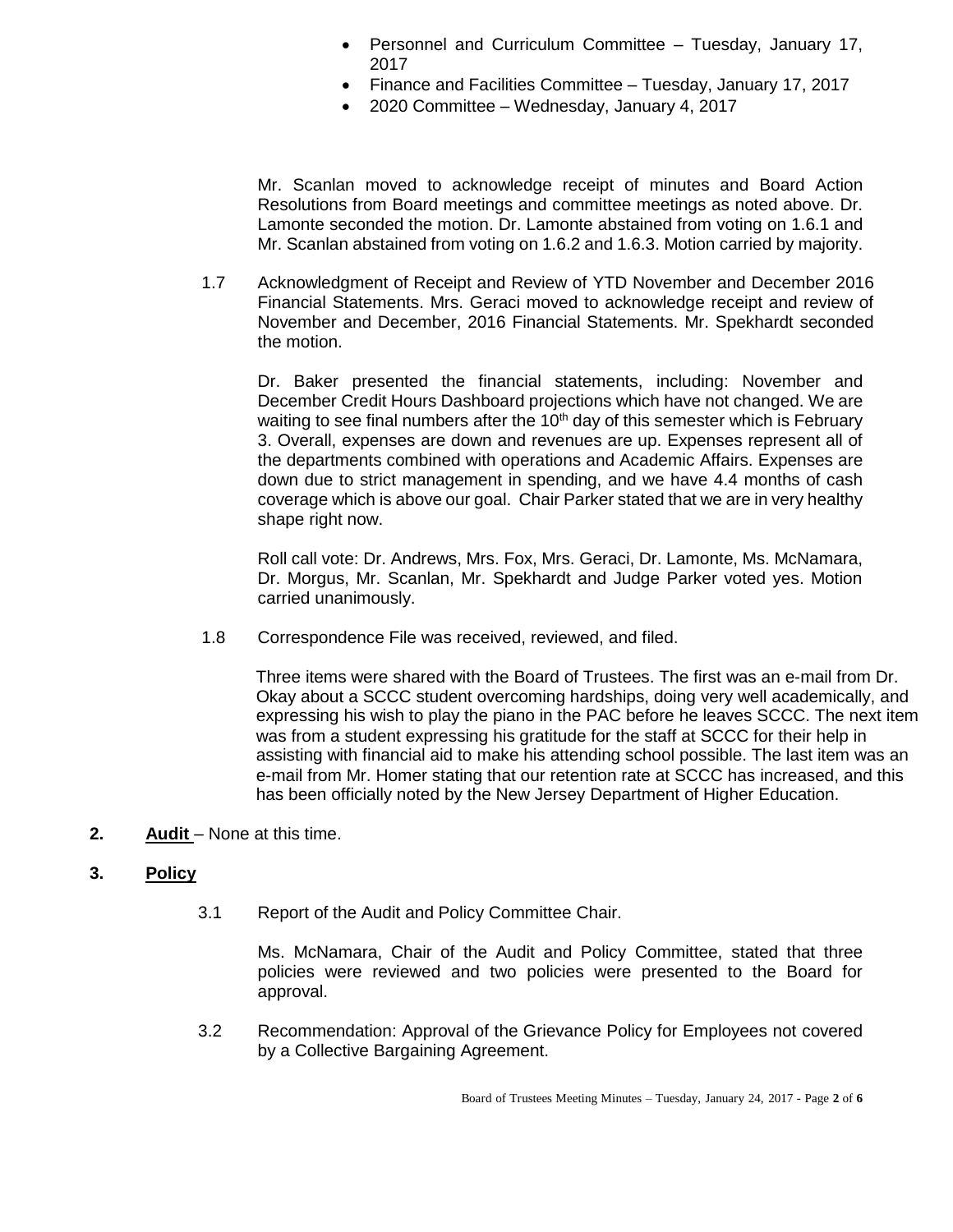Ms. McNamara moved the recommendation. Mr. Scanlan seconded the motion.

Roll call vote: Dr. Andrews, Mrs. Fox, Mrs. Geraci, Dr. Lamonte, Ms. McNamara, Dr. Morgus, Mr. Scanlan, Mr. Spekhardt and Judge Parker voted yes. Motion carried unanimously.

3.3 Recommendation: Approval of the Reasonable Accommodation Policy.

Ms. McNamara moved the recommendation. Mr. Spekhardt seconded the motion.

Roll call vote: Dr. Andrews, Mrs. Fox, Mrs. Geraci, Dr. Lamonte, Ms. McNamara, Dr. Morgus, Mr. Scanlan, Mr. Spekhardt and Judge Parker voted yes. Motion carried unanimously.

#### **4. Personnel**

4.1 Report of the Personnel and Curriculum Committee Chair.

Dr. Connolly started the Personnel portion of the meeting by introducing Dr. Ahern to the Board as the new Vice President of Academic Affairs, Dr. Okay as the new Vice President of Academic Affairs, and Dr. Carbone as the new Dean of Liberal Arts and Sciences. He shared briefly some information about the educational background and experience about each person. He spoke about Ryan Cusomato, the new College Student Recruiter, who is already proving to be an asset by aggressively working in Pennsylvania so that we retain that market. We now have a recruiting team of three people making it possible to have a SCCC presence in more than one place at any one time.

Dr. Andrews reviewed personnel actions. He noted that there were two full-time employees, four part-time employees, seven adjuncts, and two health instructors hired. One resignation and one retirement were also noted along with the promotion of Kathleen Okay to Vice President of Student Services. He added that Mike Gallegly was named as Public Compliance Officer (PACO) for the College.

 4.2 Recommendation: Acknowledgement of Receipt of the Monthly Personnel Actions Report.

Dr. Andrews moved the recommendation. Dr. Lamonte seconded the motion.

Roll call vote: Dr. Andrews, Mrs. Fox, Mrs. Geraci, Dr. Lamonte, Ms. McNamara, Dr. Morgus, Mr. Scanlan, Mr. Spekhardt and Judge Parker voted yes. Motion carried unanimously.

#### **5. Curriculum**

5.1 Presentation by Jason Fruge, AOTE Coordinator.

Jason Fruge presented information about the SCCC Automotive Technology program to the Board of Trustees. This is a program that started at Sussex Vo-Tech and is now offered at our campus. All instructors are currently working in the field and hold national certifications. Workshops are held off-site along with dealer based workshops for students to apply what is learned in the classroom.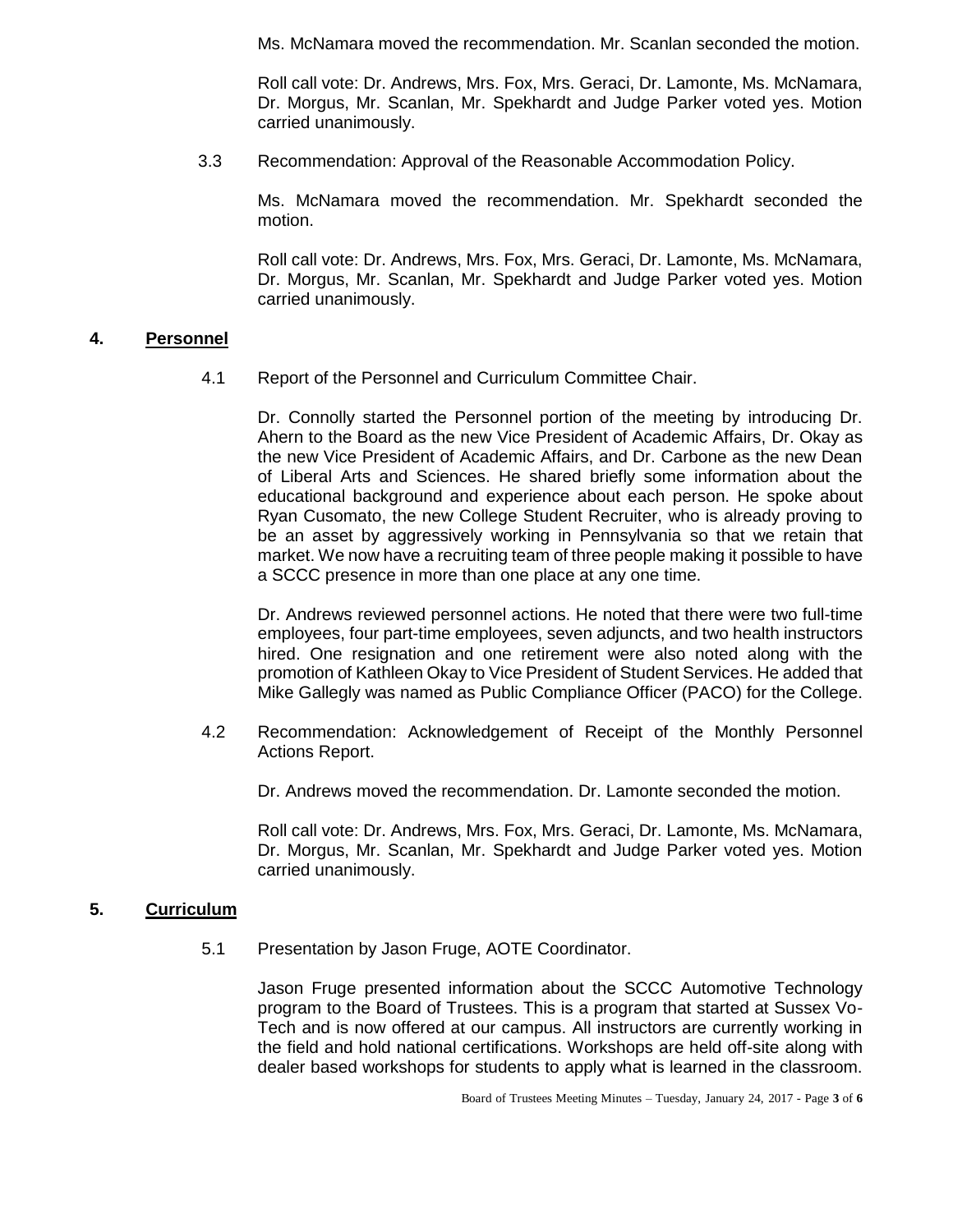SCCC offers lower cost and smaller class size compared to area schools with a similar program along with a mentor program making the College a strong competitor. Many of the students have been hired in the area after completing the program.

# **6. Student Services**

6.1 SGA Report

Two officers from SGA shared information about events being offered for students for Welcome Week, Meet the Clubs, an upcoming Valentine's Day Party, and a fundraiser for the upcoming Starlit Ball.

# **7. Community Information and Service Report**

7.1 Community Service Report – None this Month.

# **8. Business and Finance**

8.1 Report from the Finance and Facilities Committee Chair.

Mrs. Geraci, Chair of the Finance and Facilities Committee, reported that the Committee discussed financial information, the Fitness Center, the Go Bond project, and they have two action items on the agenda under Facilities.

## **9. Facilities**

9.1 Recommendation: CampusWorks – Extension of Contract.

The extension of the contract covers a longer period of time which is 6 weeks instead of 4 weeks. A discount in the price was negotiated.

Dr. Andrews moved to approve the extension of contract for CampusWorks. Mr. Spekhardt seconded the motion.

Roll call vote: Dr. Andrews, Mrs. Fox, Mrs. Geraci, Ms. McNamara, Dr. Morgus, Mr. Scanlan, Mr. Spekhardt and Judge Parker voted yes. Motion carried unanimously.

9.2 Recommendation: Fitness Center Bids.

Dr. Connolly pointed out that the best responsible bid was received from Tekcon Construction, Inc. for the Fitness Center renovation. He stated that they were most impressed with their bid for windows, roofing, and skylights will not be included. Funding for this project will come from Chapter 12 funds. Wallkill decided to withdraw their bid offer. Dr. Connolly added that this will make the College more attractive to prospective students because they expect to have a fitness center on campus.

Mrs. Geraci moved to approve the bid. Mr. Spekhardt seconded the motion.

Roll call vote: Dr. Andrews, Mrs. Fox, Mrs. Geraci, Dr. Lamonte, Ms. McNamara, Dr. Morgus, Mr. Scanlan, Mr. Spekhardt and Judge Parker voted yes. Motion carried unanimously.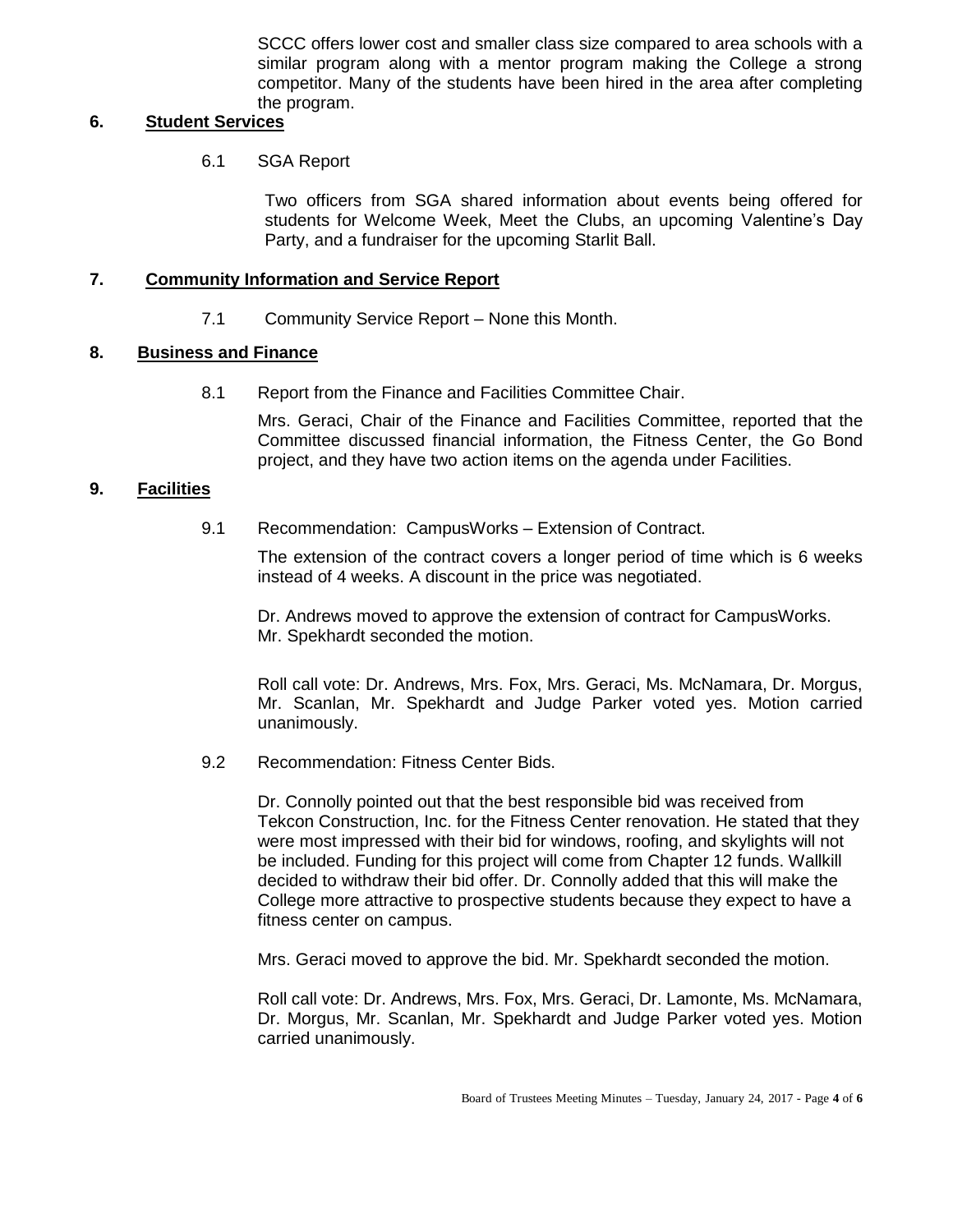## **10. Report from the 2020 Committee Chair**

Mrs. Geraci, Chair of the 2020 Committee, reported that the committee discussed having a SCCC link for other Web sites in the county, the possibility of offering sporting events not offered by area schools (lacrosse), dual enrollment for high school students, and the possibility of guest lectures each month.

**11. Courtesy of the Floor on General Matters** - (Public Session-5 Minutes per Speaker)

There were no speakers at this meeting.

## **12. Other Business**

## **Discussion / Reports / Announcements:**

12.1 Trustee Activity Update.

Mrs. Fox attended the Nurse Education Pinning Ceremony on January 19 at the Performing Arts Center.

12.2 President's Report.

Dr. Connolly provided the Board of Trustees with a report regarding enrollment which he stated is better than it has been for the last eight years. The state community colleges are experiencing declines, but we are doing better. Deregistration was discussed in which students register, but do not pay their bill. We now have a stricter policy that the Board established for payment which has helped with bad debt.

Dr. Connolly talked about Mike DeVilliers and Todd Poltersdorf working in Pike and Wayne counties in Pennsylvania to recruit veteran students. SCCC is offering in-county tuition rates for veteran students and also for dependents of veteran students.

He stated that the SCCC Web site sometimes fails to work at high traffic times and there is a need for a backup Web site.

Also mentioned was the initiative for women in college sports or Girl Power. John Kuntz was called upon to speak briefly about one of our female athletes from the soccer team who was selected as one of the Women of the Year for high schools, community colleges, and four year institutions.

On December 16, Junior Achievement held an event at SCCC for working on employment skills. Upcoming events include the Ladies Retreat on April 8<sup>th</sup>.

12.3 Chair's Comments.

Chair Parker noted that John Eskilson sent his resignation from the Board of Trustees effective on February 1 since he has moved from the county. She read the resolution of the Board of Trustees thanking him for his service and wishing him well in his future endeavors. She noted that there will be committee changes